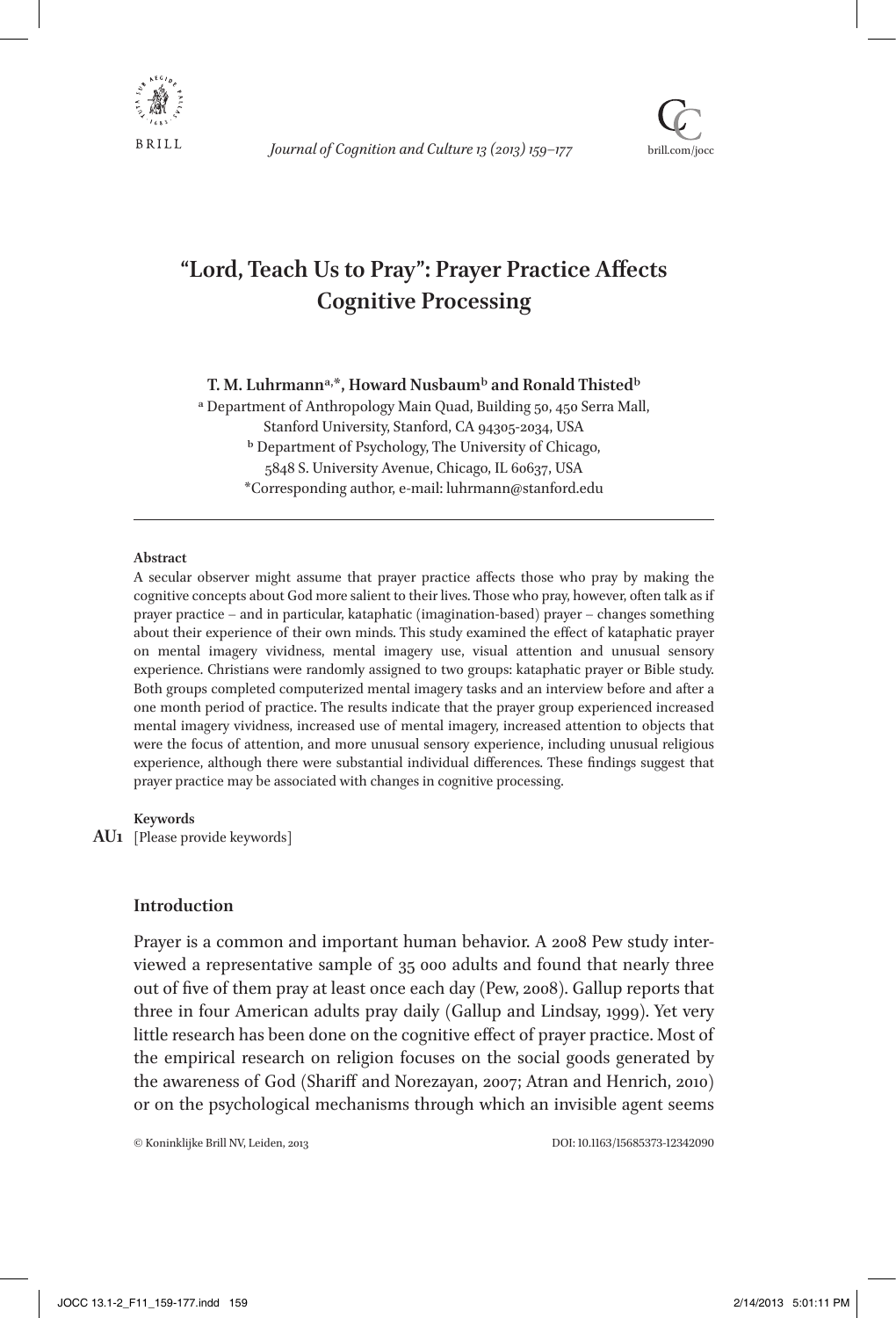intuitively plausible (Boyer, 2003; Richert and Barrett, 2005; Epley et al., 2008). The great majority of scientific articles on the consequences of prayer address health outcome (e.g., Ai et al., 2010).

Christians, however, say that prayer changes their experience of God and that prayer changes them (Foster, 1998). Evangelical Christians, usually identified by the combination of belief in the Bible as literally or near literally true and in the importance of a personal relationship with Jesus, are particularly insistent that prayer changes a person's experience of God (Hybels, 1998; Warren, 2002). They say that to know God one must pray, and that those who pray will change because they know God differently. A skeptic might protest that these are the pious platitudes people learn to assert when they go to church, or that time spent thinking about God simply makes God more relevant. But an ethnographic study of evangelical Christianity (Luhrmann, 2010) observed that among the changes reported by congregants, they sometimes mentioned that their mental imagery grew sharper. They said that it took work to learn to pray, and that some people were naturally better than others in prayer practice. Those who prayed avidly reported more intense, unusual spiritual experiences. They sometimes reported that they had heard God speak audibly, or seen the wing of an angel. These unusual experiences differed in several respects from hallucinations reported by persons with psychosis: they were brief (rarely more than a few words), rare (congregants who reported them rarely reported more than one or two), and not distressing, although sometimes described as odd (Luhrmann, 2011). The congregants identified these unusual experiences as having sensory content, and as different in kind from ordinary thoughts, intuitions and mental images. These observations raise the possibility that there are significant cognitive consequences to prayer practice and that those changes may be relevant to what people report as the experience of God.

This question has not yet been adequately addressed, despite the empirical work on the cognitive consequences of practicing meditation. Research on meditation has shown that practice leads to improved sustained attention and to attentional stability. These results were found among expert practitioners, as the outcome of a 3-month retreat and 5 hour per day practice (Lutz et al., 2009; MacLean et al., 2010), although Tang et al. (2007) did find improvement in an attention network task with novices. Even among non-experts, meditation can decrease heart rate, lower blood pressure, alter brain activity, and improve immune function and self-regulation (Davidson et al., 2003). These results suggest that the cognitive consequences of other religious practices are worth exploring.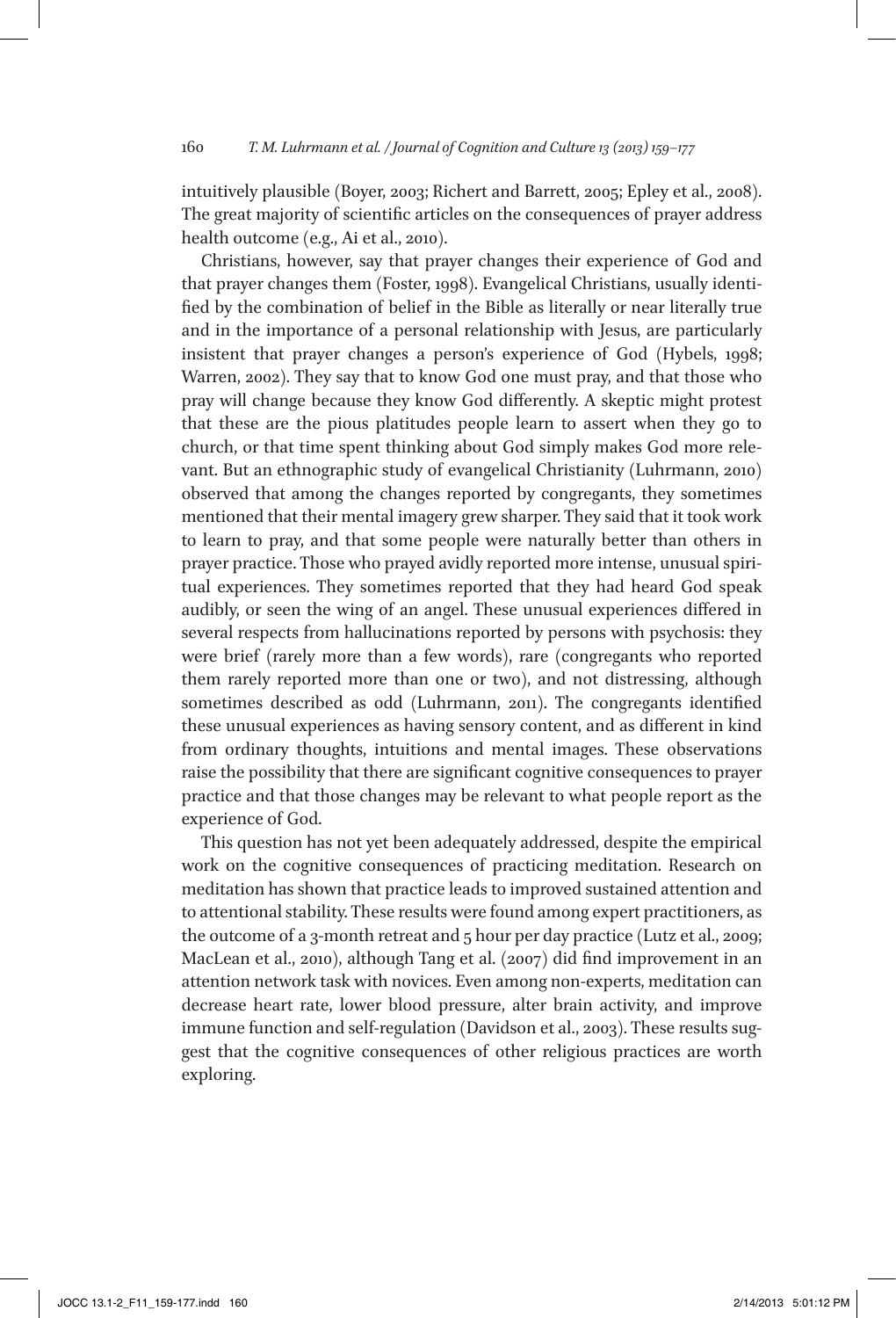When most Christians talk about prayer, they are usually not referring to meditation. In the Christian tradition, meditation-like prayer is described as "apophatic," a word based on the Greek term for "denial," because the practitioner attempts to dis-attends to sensation and thought. Most Christian prayer is "kataphatic," or "affirmative." In kataphatic prayer the person praying actively constructs mental images using the inner senses. A widely used evangelical book on prayer instructs: "Seek to live the experience [of scripture]. Smell the sea. Hear the lap of the water against the shore. See the crowd. Feel the sun on your head and the hunger in your stomach. Taste the salt in the air. Touch the hem of his garment" (Foster, 198: 29–30). Many Christian churches encourage people to actively construct mental images of the scenes and events depicted in their religious text, using all their inner senses, but particularly their visual imagination. This emphasis on using mental imagery to seek and to materialize God's presence can be found in Christian writings on prayer throughout the Christian tradition.

Why are these practices said by practitioners to be so effective? Cognitive psychologists have argued that mental imagery and perception (seeing with the mind's eye and seeing in the world) are undergirded by the same mechanisms (Kosslyn, 1980; Farah et al., 1988; Kosslyn et al., 1993). This suggests that if one can alter the first, the second should likewise show some changes. Cognitive psychologists have argued further that interpretation affects perception. Ludwig Helmholtz claimed that the perception of the world is shaped by our knowledge of the world; he went so far as to call vision an "unconscious inference" (Gregory, 1997). As Fodor (1983) has observed, the implication is that hallucination-like phenomena should occur more frequently than would be expected on the basis of clinical reports. Indeed, psychologists increasingly suggest that hallucinations can be explained as thoughts which are experienced as perceptions (Bentall, 1999; Jones and Fernyhough, 2007). These arguments suggest a general theoretical model: that attention to the mind should affect the experience of the mind, so that increased attention to internally held mental imagery should have some effects on a range of image-related cognition: on perceptual processing, on unusual sensory experience, and on the vividness of imagery itself. They suggest that imagery rich practices may make what is imagined more real, not simply because increased attention leads to increased salience, but because the increased attention leads subjects to experience images as more "real" – more percept-like.

We ask here for the first time whether kataphatic prayer practice can influence perceptual processing, and whether the practice might also alter the subjective reporting of mental imagery and of unusual sensory phenomena.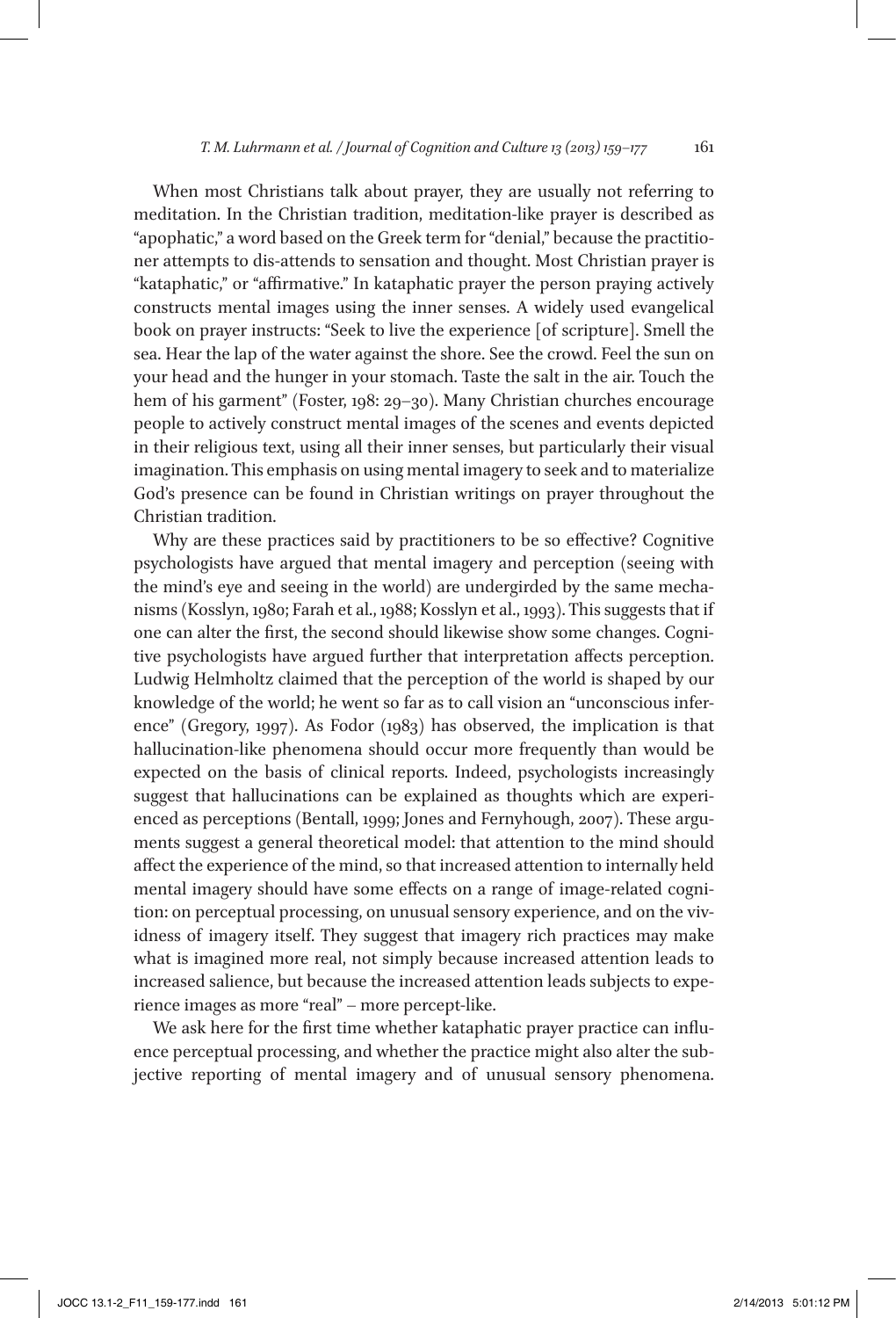The ethnographic reports from such practitioners suggest that this kind of prayer is effortful – they say that prayer requires training and practice – and that the effort changes them in a variety of ways, some of which are not obviously related to spiritual experience (for example, the reports of sharper mental imagery). The present study was carried out to go beyond these ethnographically collected self-reports of such practitioners. We assigned Christian volunteers to one of two groups in order to examine directly the effects of different kinds of religious practice. One group of participants was randomly assigned to engage for four weeks in the kind of active mental imagery found in the prayer practice of many Christian churches. A second group engaged in Bible study – or more specifically, lectures on the Gospels – over the same period of time. If active mental imagery practice has an effect on both imagery vividness and the reports of unusual sensory experience, as suggested by the ethnographic interviews, the first group should differ from the second group on standard measures of mental imagery and reports of unusual experience following practice. However, it is also possible that any systematic religious practice, including Bible study, could lead to increased mental imagery and religious experiences. We hypothesized that participants trained with kataphatic prayer would (1) report sharper mental imagery; (2) use mental imagery more readily; (3) demonstrate improved performance on a perceptual task; and (4) report more unusual sensory experience.

#### **Participants**

Participants were recruited through an advertisement seeking people "interested in spiritual transformation and the Christian spiritual disciplines," primarily through notices placed in church bulletins in four gently charismatic evangelical congregations on the San Francisco peninsula. Two of these churches were Vineyard Christian Fellowships; the other two were nondenominational churches of a similar style. In these congregations, claims that one has had a direct spiritual experience of God is welcomed, but not required or presumed. Participants thus shared theological expectations about prayer and God's presence. Of the 101 subjects in the bible study (48) and kataphatic (53) conditions, 80 were female, 70 were white, and the average age was 44. While 32% had no more education than high school or an associate's degree, 21% held postgraduate degrees. All subjects had no reported history of psychosis and no presentation of current clinical signs. All subjects were assured that their data would be anonymous. Prior to the study, 67% of subjects reported that they prayed 15 minutes or less each day.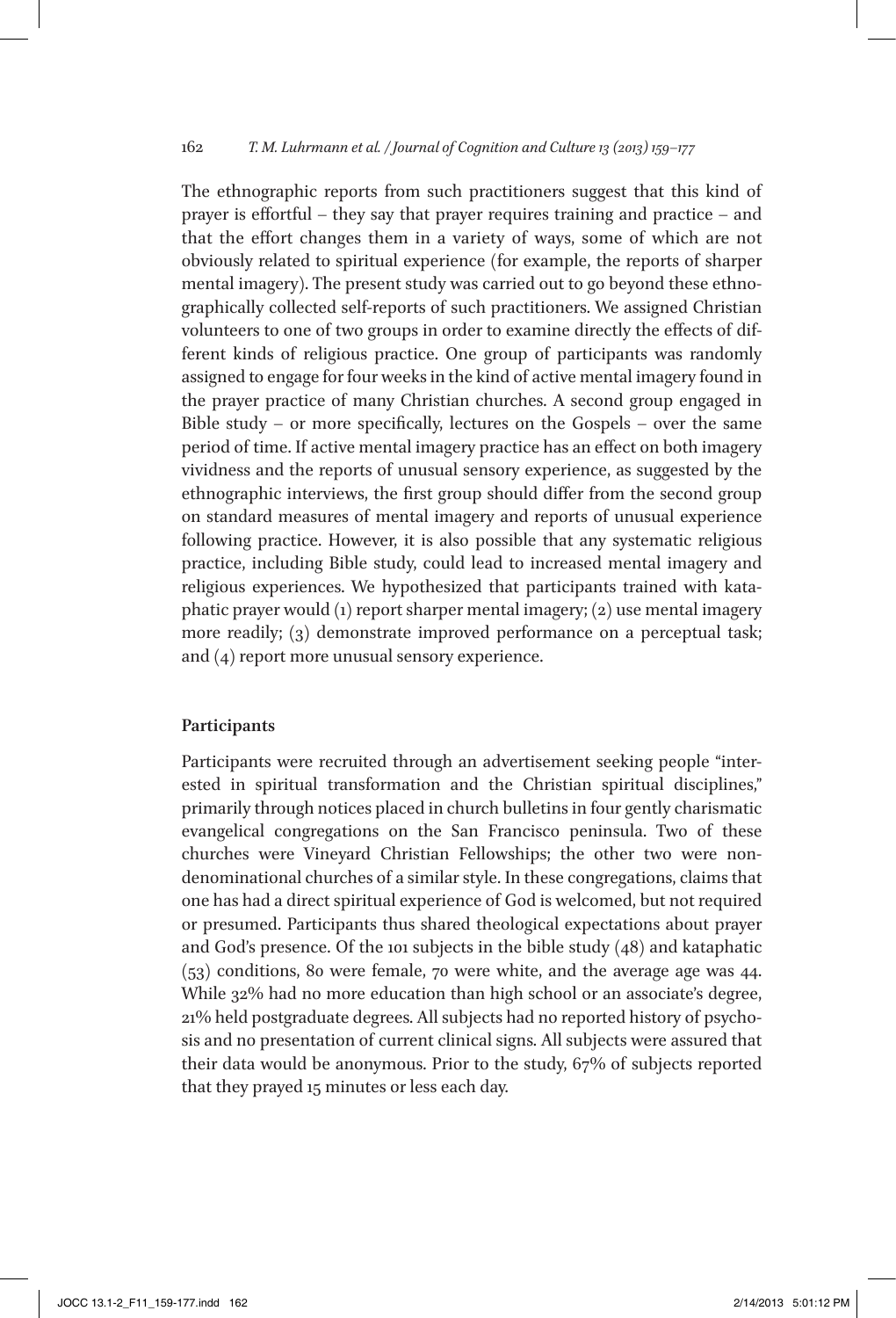#### *Human Subjects*

This research was approved by the Institutional Review Board at Stanford University. All subjects gave informed written consent to participation. The approval is up-to-date.

## **Materials**

Participants were told that they would be randomly given one of three classic spiritual disciplines: apophatic, kataphatic, or the discipline of study. These, along with fasting, are the "inward" disciplines presented in Celebration of Discipline, a book read by many evangelical Christians. We described three conditions to defray the possible inference about experimental work that there is a test condition and a control condition. We wanted to make it clear to participants that lectures on the Gospels was a spiritual discipline, an interpretation we thought would be more likely if it were presented as one among three conditions. Indeed, Bible study is widely understood within evangelical circles to be a spiritual disciple. However, subjects were not recruited to the third condition for analytic purposes.

For the kataphatic prayer condition, subjects were given instructions used by an evangelical spiritual director to introduce congregants to this kind of prayer: "The core of this method is the use of the imagination to draw close to God, to enter into the scriptures and to experience them as if they were alive to you." We provided iPods with four tracks of thirty minutes each, in which a biblical passage was read to background music, and then re-read while inviting the subject to use all the senses to participate in the scene with the imagination. There was a track based on the 23rd psalm; on the nativity; on the passion; and on the transfiguration. Here is an example of the recorded instruction from the track on the 23rd psalm: "*The Lord is my shepherd* . . . see the shepherd before you . . . see his face . . . his eyes . . . the light that streams from him . . . he turns to walk, and you follow him . . . Notice his gait . . . see the hill over which he leads you . . . feel the breeze over the grass . . . smell its sweetness . . . listen to the birds as they sing . . . notice what you feel as you follow this shepherd . . . ". In each track, participants were asked to close their eyes.

For the Bible study condition, subjects were given a section from Foster's text extolling the spiritual benefits of intellectual study of the scripture. They were also provided with iPods which held 24 30 minute lectures on the Gospels from the Teaching Company, by Luke Timothy Johnson. (One copy was purchased for each iPod.) These lectures give an introduction to the way that the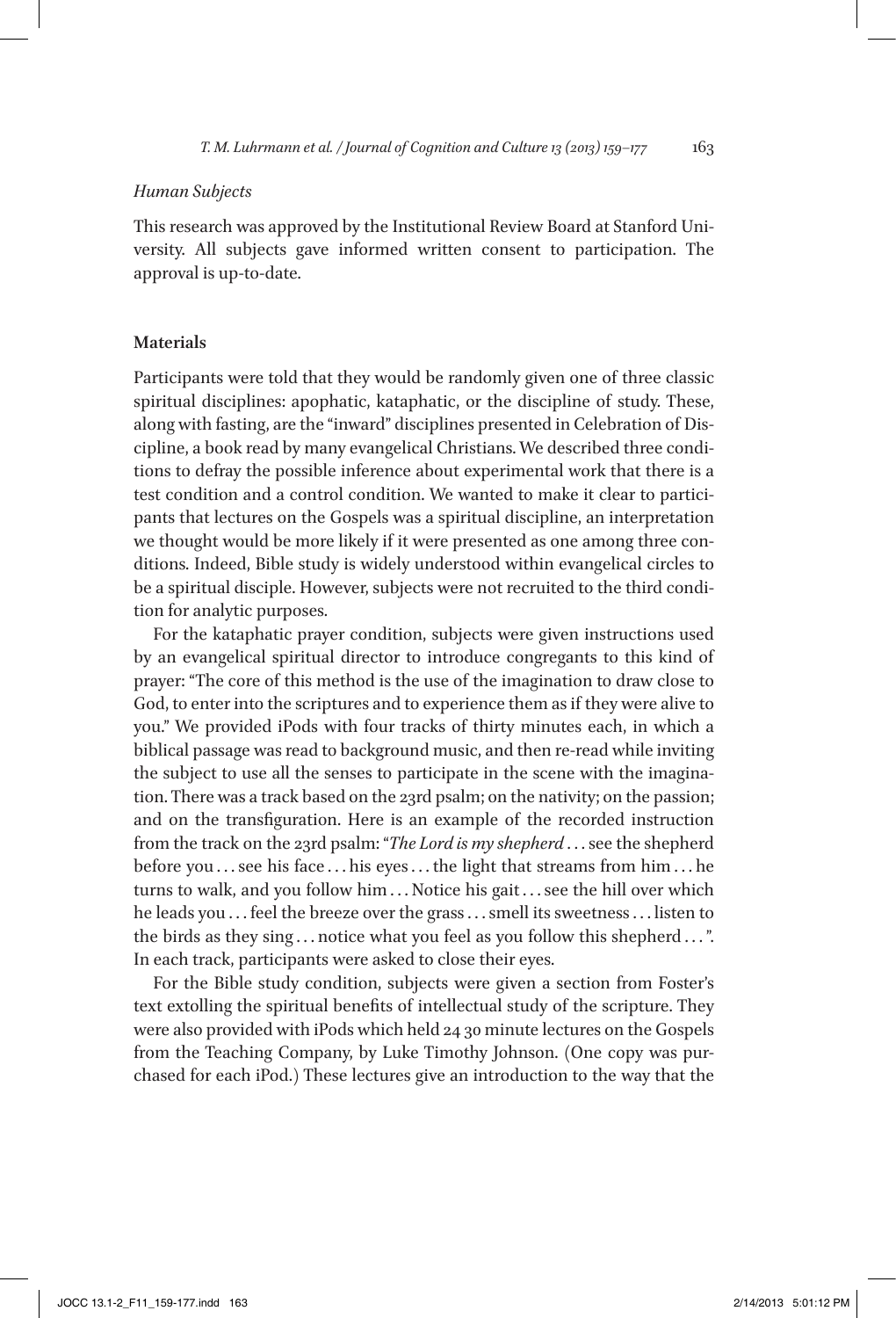different gospel authors chose to portray Jesus. 71% of those who listened to them reported that they liked them at least in part.

In addition, participants were given a set of cognitive tasks under computer control, and they were interviewed in depth. The computer data as collected prior to the interview data. In the return session this procedure was repeated.

## **Procedure**

A single researcher ran all subjects. Participants were randomly assigned to one of two conditions: prayer and study. They were asked to listen to their iPods thirty minutes a day, six days a week, for four weeks (in evangelical circles, a half hour is often presented as the ideal daily prayer time). We monitored use with the iPod playcount and by daily comment sheets. All subjects were asked to return their iPods upon finishing the month.

#### *Subjective Assessment of Mental Imagery Vividness*

The Vividness of Visual Imagery Questionnaire (Marks, 1973) is a most widely used tool to measure self-reported vividness of mental imagery (Marks, 1989; McKelvie, 1995). Participants were seated in front of a computer. They heard a recorded voice which asked them to close their eyes and imagine four different scenes. In each scene, participants were instructed to imagine four scenarios sequentially. For example, in the country scene, participants were instructed to imagine the contours of the landscape; the color and shape of a tree; the color and shape of a lake; and a strong wind, blowing on the lake, causing waves. After imagining all four scenarios in each scene, subjects opened their eyes to enter a number from 1 to 5 to rate how vivid their imagery had been. The VVIQ was administered before and after the intervention. As in all computer exercises, the voice used in the task was not the voice used in the spiritual discipline.

In addition, in the post-intervention interview (administered after the computer tasks) participants were asked among other questions: "Did you find that your mental imagery seemed sharper or different in some way this month?"

#### *Objective Measures of Perceptual Accuracy and Mental Imagery Use*

*Letter Detection*. Subjects were given 32 trials of successively presented simple, block-style capital letters in Courier 16 point font. Each letter was presented for 15 ms in a series of 21 letters. There was always one of three target letters presented in white: a B, G, or S. The subject was asked to report which target letter had been present in the string of letters. The computer randomly chose the remaining letters with the condition that no letter was presented twice within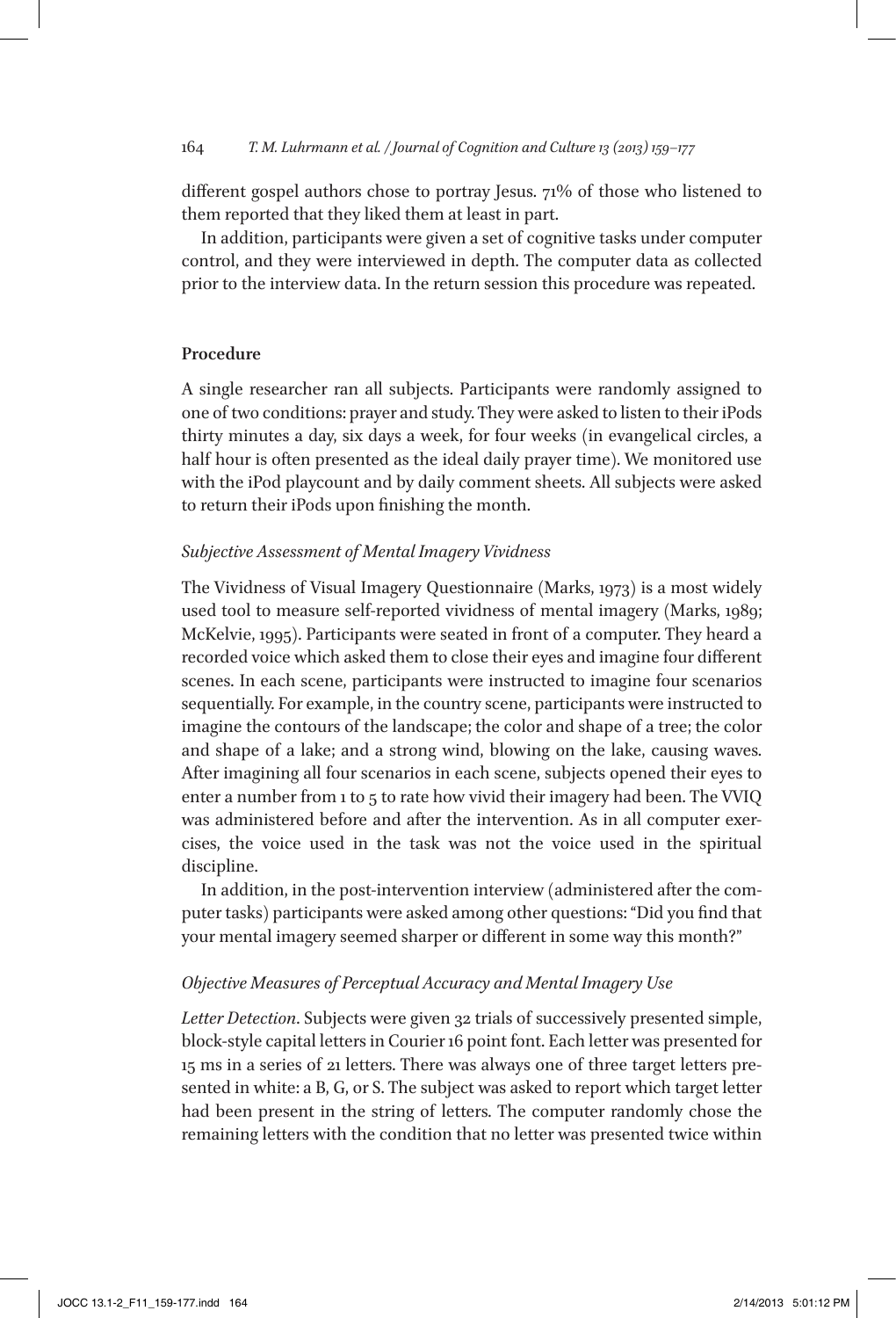a trial. The task was given both in the pre-training sessions and the post-training session.

*Geometric Shapes*. In the post-training session, participants were given a wellknown imagery task. It consisted of recorded verbal instructions to create and transform six different geometric images (Finke, 1989). For example:

Imagine a 'plus'. Add a vertical line on the left side. Rotate the figure 90 degrees to the right. Now remove all lines to the left of the vertical line.

Subjects listened to the task without drawing, and then were asked to draw the figures. They were given one point for each correctly drawn shape. There were six trials.

*Paired Words*. In the post-training session, participants were presented with 20 pairs of words one pair at a time (for example, "yacht" and "umbrella"). Each pair remained on the screen for 5 s. Subjects were asked to memorize each pair. After all 20 pairs had been presented, they were shown the first word of each pair and asked to recall the second. Prior research has demonstrated that subjects are more likely to remember the second word of the pair if they are instructed to form a mental image to represent the pair (Bower 1970). We did not give specific instructions to form a mental image.

*Fade In/Fade Out*. In the post-training session subjects were presented with 20 different visual forms: ten images and ten words. For example: "church"; "green"; "Christ"; "school"; an image of cherries; an image of Jesus; an image of a cross; an image of a chair. The words and images were presented in a random order by the computer. Participants were given these instructions:

Welcome to the Fade In task. During this task, you will be shown a series of blurry images/words. These images/words will become increasingly clear so that eventually you will be able to identify what you are seeing. You will have to indicate at what point you are able to identify the image/word that is being shown.

On the following screens, you will view a series of 20 images/words shown one at a time. Once you know what the image/word is, press the spacebar. You will then see a space to enter text. Please type in the image/word that you have just seen. Finally, hit the enter key or click continue to proceed to the next picture.

Each visual form was divided into 41 forms which had been sequentially blurred by 10% increments. Each of the 41 images was shown for 500 millis before automatically switching to the next image until the participant pressed the spacebar. After all twenty forms had been shown, the participant was given the following instructions: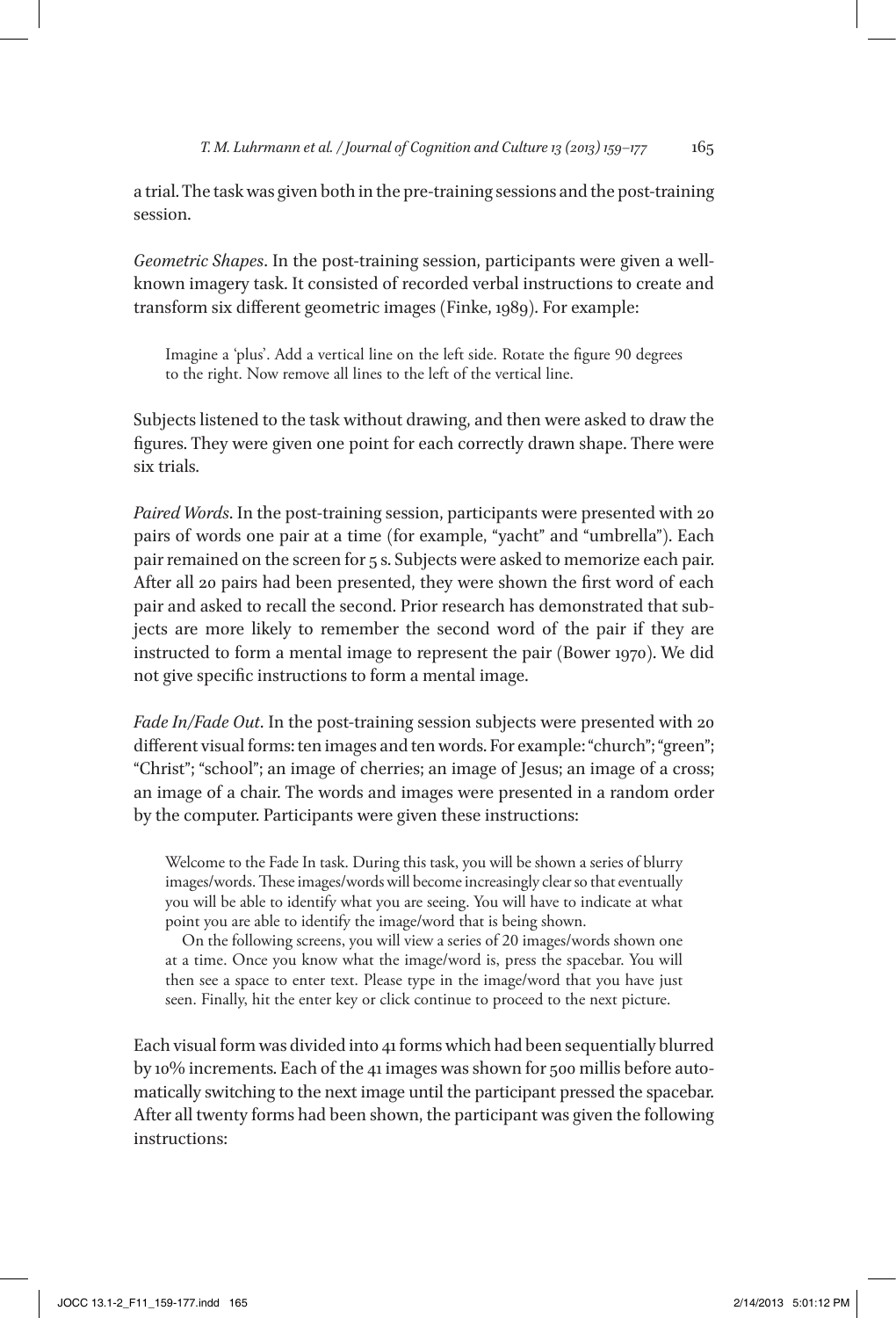Welcome to the Fade Out task. This task is similar to the Fade In task you just completed. However, during this task, you will be shown a series of images/words that will become increasingly blurry so that eventually you will no longer be able to identify what you are seeing. You will have to indicate at what point you are no longer able to see the image/word that is being shown.

On the following screens, you will view a series of 20 images/words shown one at a time. Once you no longer see the image/word, press the spacebar. You will then see a transitional screen. This is just to give you a chance to rest before viewing the next image. Once you are ready to view the next image hit the spacebar or click continue to proceed.

The images were then presented in reverse order, from most clear to most blurry.

We then presented similar instructions about auditory phrases. Each participant was given two phrases. One was secular and the other religious: "I like peanut butter" and "I will always be with you." Each phrase was mixed in Garageband with white noise to produce fifteen different versions which progressed from white noise only to phrase only in equivalent increments. Sounds were matched in amplitude overall and presented at a comfortable listening level. Each of the 15 audio files was heard for 7000 ms before automatically switching to the next audio file. All 15 audio files were shown unless Participant pressed the spacebar. In the fade in task, the phrases were presented from most fuzzy to most clear, and in the fade out task, from the most clear to the most fuzzy. When subjects pressed the spacebar in the fade in task to indicate that they had recognized the phrase, they were asked to write down the phrase they had heard in a textbox.

#### *Unusual Sensory Experience*

We conducted interviews to determine the kinds of unusual experiences subjects reported prior to our intervention, and the impact of the spiritual discipline upon such phenomena. It is uncommon to ask about such experiences, but they are sometimes associated with the report of direct experience of God sought within these congregations. Unusual sensory phenomena are reported far more frequently than many people suppose (Sidgwick et al., 1894; Posey and Losch, 1983; Tien, 1991; Ohayon et al., 1996). For the most part, such experiences in the non-clinical population are quite different from those in whom criteria for psychosis are met: the former experiences are rare, brief, and not distressing (Luhrmann, 2011).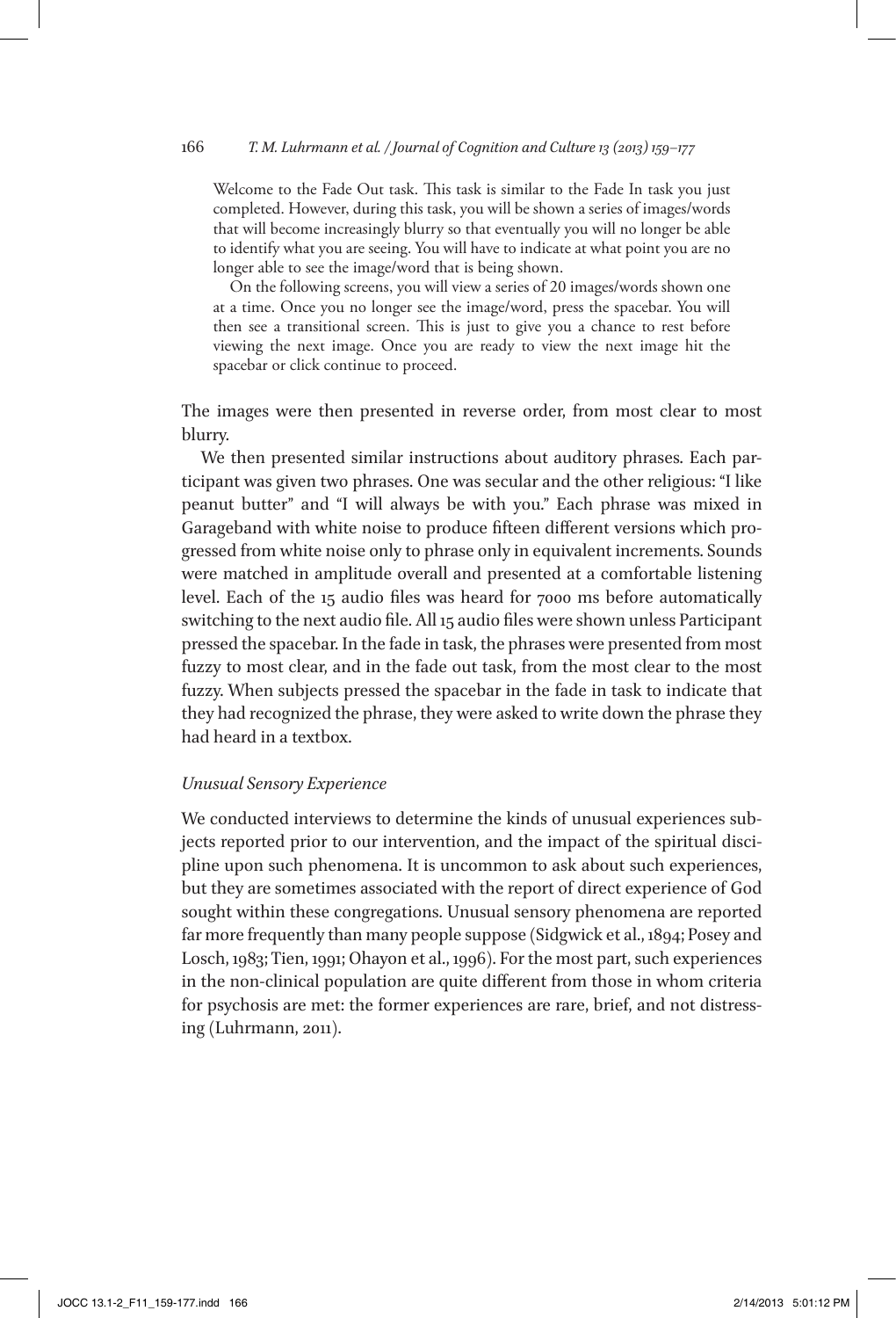We choose to assess these experiences by interview, rather than questionnaire, because prior work has shown that subject self-report is less accurate than observer-rated assessment (Horwood et al., 2008). Both the first author and the interviewer were trained in the use of a questionnaire now used in epidemiological research designed to distinguish between perceptual experience (in which the source of the experience was experienced as being outside of the head) and non-perceptual experience (Harrison et al., 2004).

After a series of semi-structured questions exploring the subject's prayer and spiritual experience, subjects were asked:

"Some people hear a voice when they are alone – sometimes when they are falling asleep or waking up, or even when they are fully awake. Has anything like that happened to you?"

They were also asked a series of follow-up questions to determine whether an experience had been understood to be experienced as perceptual: whether the voice or sound was heard with the ears, seemed to come from outside the head, and so forth. We asked for an example, and we sought to determine a rate. We also asked them about sounds. Phenomena related to substance use were excluded. We asked similar questions about visual phenomena. These questions were repeated in the post-intervention.

## **Results**

#### *Imagery Vividness*

VVIQ scores in the first session ranged from 16 to 80. We created a dichotomous variable to assess whether the change between sessions was positive for each subject by subtracting the score from the pre-training session from the score of the post-training session. The result was coded o=result o or less; 1=result greater than 0. Significantly more subjects in the prayer condition reported positive change  $(\chi^2(1, n=101)=4.182, p=0.041)$ . Two subjects judged themselves to have fully vivid imagery in their pre-intervention scores and thus their scores could not improve. If they are excluded from the analysis, the association strengthens  $(\chi^2(1, n=99) = 5.260, p=0.022)$ .

When asked directly in the post-intervention interview whether their mental imagery had seemed sharper or different in any way during the month, only 6 of 48 subjects in the study condition said that their imagery had become sharper; 38 of 53 subjects in the prayer condition said that it had  $(\chi^2(1,$ *n*=101)=35.9, *p*<0.001).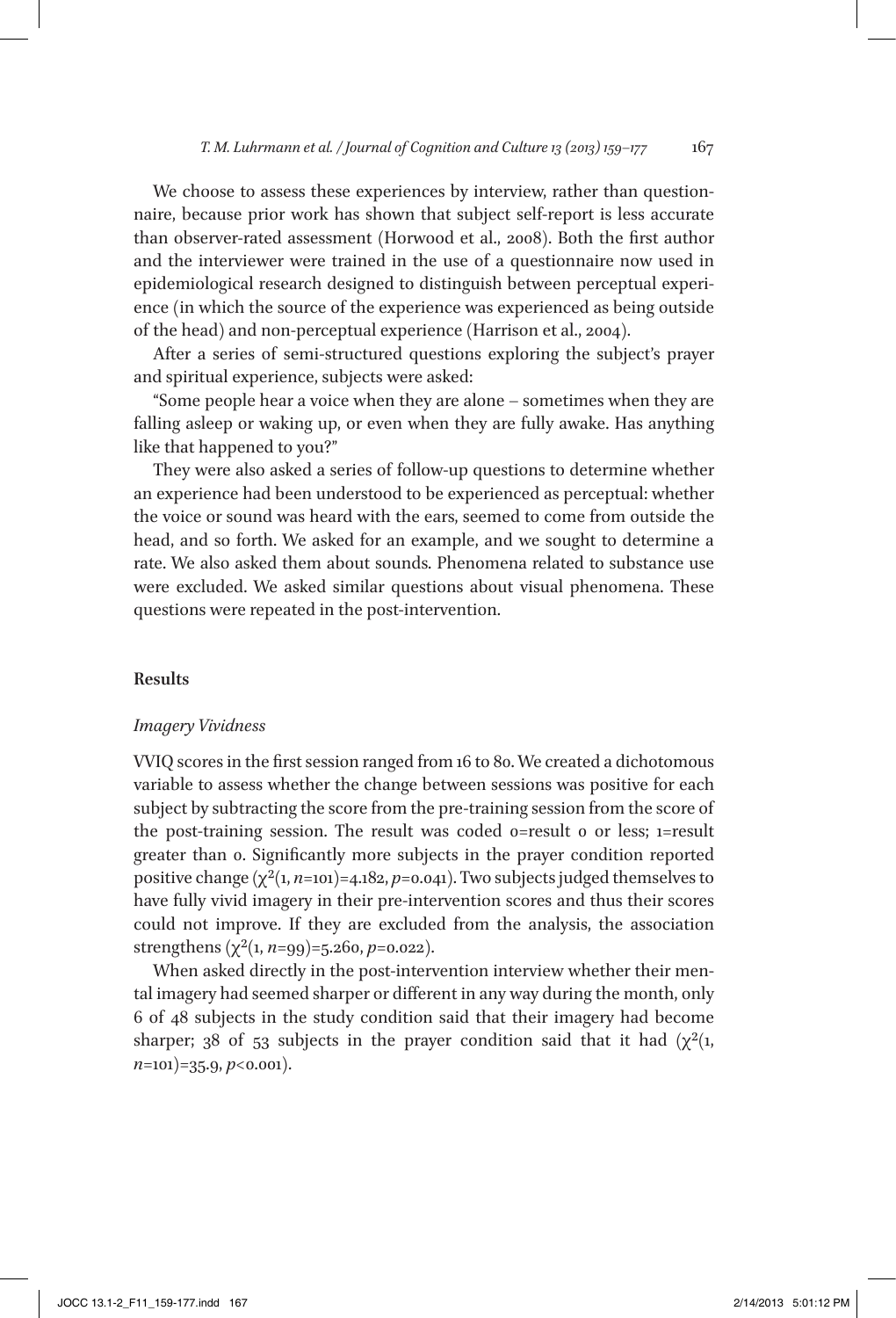## *Letter Detection*

Improvement in task performance between pre-training and post-training sessions was computed by subtracting the pre-training score from the post-training score. The raw data favor the prayer group, but the result is not significant (mean improvement lectures condition=0.74; mean prayer condition=1.6, *F*(1, 98)=1.609, *p*=0.208). However, there is a ceiling effect. 56% of all subjects scored 90% or above accuracy (29 or more correct of the 32 trials). We then did an analysis which excluded participants who scored above 90% (correct identification on 29 or more of the 32 trials) on the first test. One subject scored in the bottom 10% at baseline but had a perfect score in the second session; this change was more than three standard deviations from the mean change. This subject is omitted from the analysis reported here. Among the remaining 43 subjects (21 in the study condition and 22 in the prayer condition) the mean improvement in the number of times a subject correctly identified the target letter was 1.24 in the study condition and  $3.73$  in the prayer condition  $(F(1,$  $(41) = 4.387, p < 0.05$ ). Of the eleven subjects who showed an increase of more than 5 detections out of 32 trials, 9 were in the prayer condition.

#### *Geometric Shapes and Paired Words*

For both tasks, the performance mean is higher for those in the prayer condition (geometric forms study mean=2.65 correctly drawn; prayer mean 3.11 forms correctly drawn *F*(99)=1.778, *p*=0.185); paired words study mean 11.45 pairs correctly identified, prayer condition 12.48 pairs correctly identified). For all participants, subjects were more likely to be high performers (successfully drawing more than two thirds of the shapes (5 or more of 6) or more than three quarters of the paired words (16 or more of 20)) if they were in the prayer condition (*F*(1, 94)=3.833, *p*=0.05).

## *Fade In/Fade Out*

There was no difference between conditions in the time it took for participants to identify visual forms (words and images) as they faded in during the posttraining session (study mean=12.537 s; prayer mean=12.535 s). Both were quicker to say that they recognized the religious forms than the non-religious forms. A paired samples *t*-test was done to compare the point at which subjects said that they could identify the religious and non-religious forms in each condition. In the study condition, there was a significant difference between the identification of religious forms (mean=11.897 s, SD=1.641 s) and non-religious forms (mean=13.177 s, SD=1.105 s); *t*(44)=-8.595, *p*=0.000). In the prayer condition,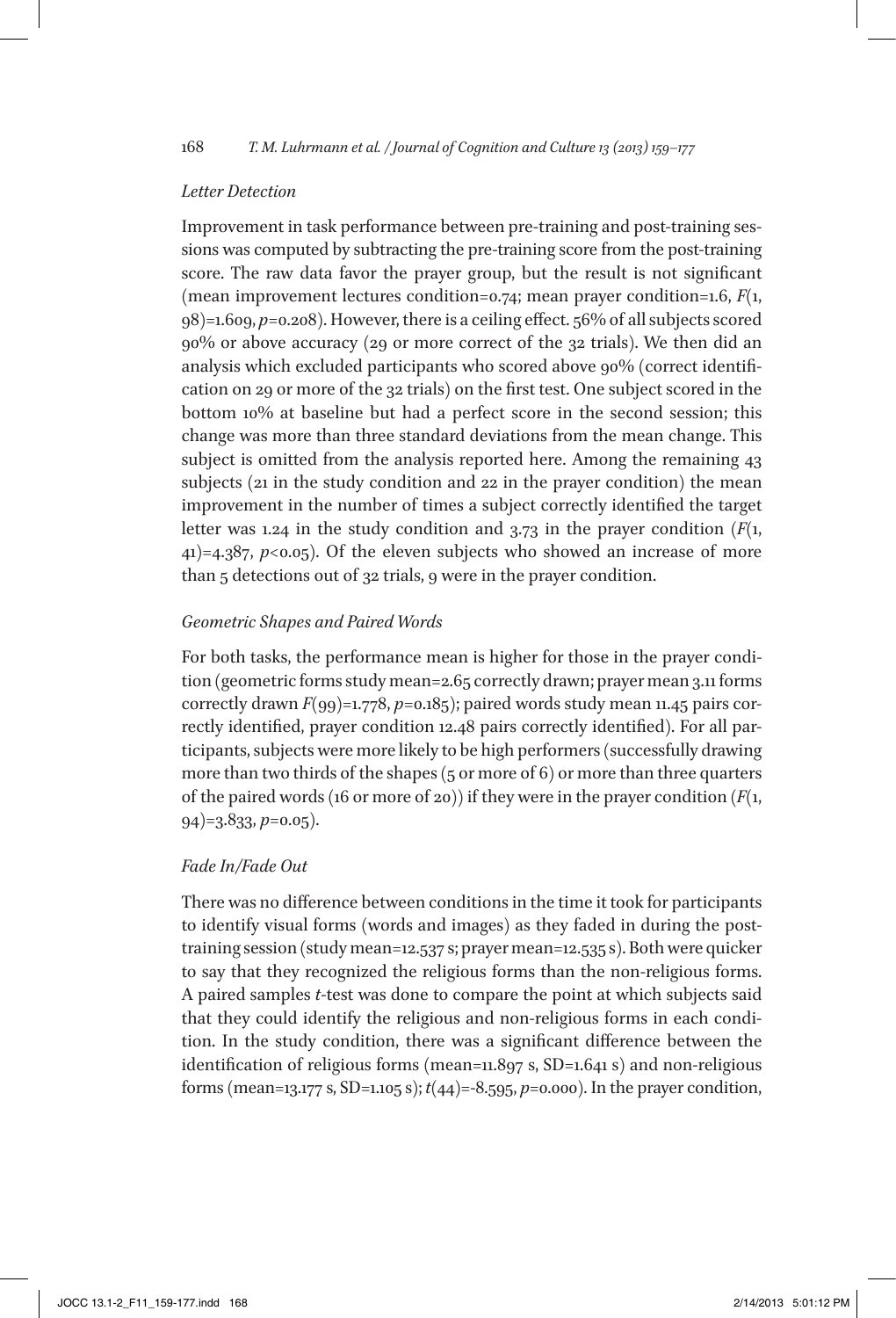there was also a significant difference between the identification of the religious forms (mean=11.789 s, SD=1.812 s) and the non-religious forms (mean=13.283 s, SD=1.370 s); *t*(48)=–10.245, *p*=0.000).

The differences between the two conditions become apparent when subjects identified the point at which they could no longer see the forms as they faded out (study mean=12.040 s, prayer mean=12.950 s). An ANOVA of the means finds a significant difference (*F*(1, 92)=3.911, *p*=0.05). When seeing the religious visual forms fade away, participants in both the study condition and prayer condition took longer to say that they could no longer see them, but the mean time was significantly longer for those in the prayer condition (study mean=12.961 s, prayer mean=13.971 s) (*F*(1, 92)=4.074, *p*=0.046).

Again, both groups said that they could see the religious forms for longer. A paired t-test was done to compare the point at which they could no longer see the forms. In the study condition, there was a significant difference between the point at which the nonreligious forms could no longer be seen (mean=11.616 s, SD=2.278 s) and the point at which the religious forms could no longer be seen (mean=13.096 s, SD=2.598 s); *t*(42)=11.4, *p*=0.000). In the prayer condition, there was also a significant difference between the point at which nonreligious forms could no longer be seen (mean=1.648 s, SD=2.396) and the point at which religious forms could no longer be seen (mean=13.146 s, SD=2.399);  $t(50)=11.9$ , *p*=0.000).

Both the content of the visual forms (religious or non-religious) and the training condition (study vs. prayer) thus contributed to the length of time that participants said that they could no longer see the words and images.

With the auditory phrases in the post-training session, there was no difference between conditions in the time that it took participants to identify the phrase "I like peanut butter" (study mean=84.971 s, prayer mean=87.328 s). However, participants in the prayer conditions were faster to say that they recognized the phrase "I will always be with you" (study mean=80.263 s, prayer mean=73.567 s). The difference becomes significant when comparing the number of times the phrase was repeated before the participants pressed the spacebar (study mean=12.4 times, prayer mean 10.7 times) (*F*(1, 71)=0.5.55, *p*=0.02). This may reflect some increase in perceptual acuity; among those who identified the phrase with complete accuracy, there is still a difference in the number of times the phrase played before the participant pressed the spacebar (study mean=12.3 times, prayer=10.8 times) (*F*(1, 42)=3.00, *p*=0.09).

Those in the prayer condition were also slower, compared to those in the study condition, to say that they could no longer hear the phrase "I will always be with you" (study mean=52.237 s; prayer mean=57.013 s). They were also slower to say that they could no longer hear the phrase "I like peanut butter" (study mean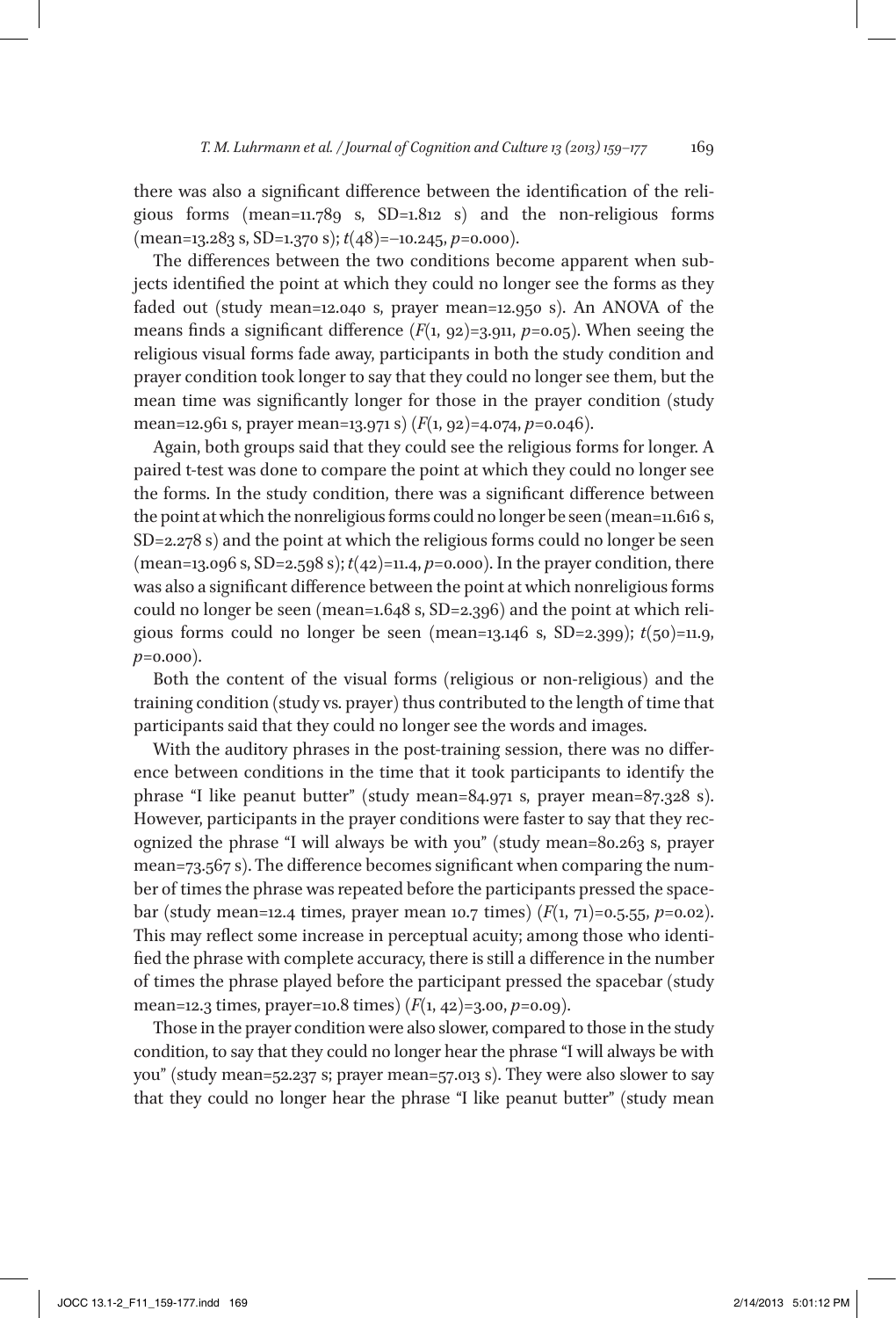42.546 s; prayer mean 48.731 s). The difference between the average mean for these two phrases trends towards significance  $(F(1, 91)=1.915, p=0.170)$ .

#### *Unusual Sensory Experience*

Before coding, each transcript was corrected to obtain word-for-word accuracy. Then transcripts were independently coded by three people blind to the discipline each subject had received. This group then met to discuss disagreements, while still remaining as a group blind to the subject condition.

Several different indicators suggest that the prayer practice increased the rate of reported unusual sensory experience. Among the 50 subjects who in the pre-training interview had reported that they had experienced neither a hallucination-like auditory nor a visual experience more than once a year on average (16 in the study condition, 34 in the prayer condition), none in the study condition reported such an experience on return; 7 in the prayer condition did  $(\chi^2(1, n=50)=3.83, p=0.05)$ .

Subject 57: "Oh yeah. Just yesterday, I thought I kept seeing a person. But you know that was like a parking meter or something like that."

Subject 70: "I literally thought he was here...I saw a black thing in the house...I walked – I went after it."

Subject 90: "I seem to think just once, but it was very mild."

Subject 94: "When I was listening to the [iPod] today, it was almost bizarre. It sounded very computerized, like it was almost a very different voice, so much so that I had to turn on the lights."

Subject 94: Like two or three times – I felt like...I saw something and I looked and it wasn't there."

Subject 95: "Twice kinda in two days. . . "what did you say?" ad he goes, "I didn't say anything." It was just like I thought he was speaking ... "

Subject 127: "Sometimes I think I hear my cell phone ring, or I think I hear it vibrating, and it's not."

Subject 21 reported a new memory of a previous experience: "I swear Mary said to me, "Your mother doesn't love you. ...It was so loud and clear, and it wasn't like I was looking for that."

We also looked at the content of the reported experience. Of our 101 subjects, on return six reported religious experiences that seemed to have perceptual content (one of these was tactile). All but one was in the prayer condition.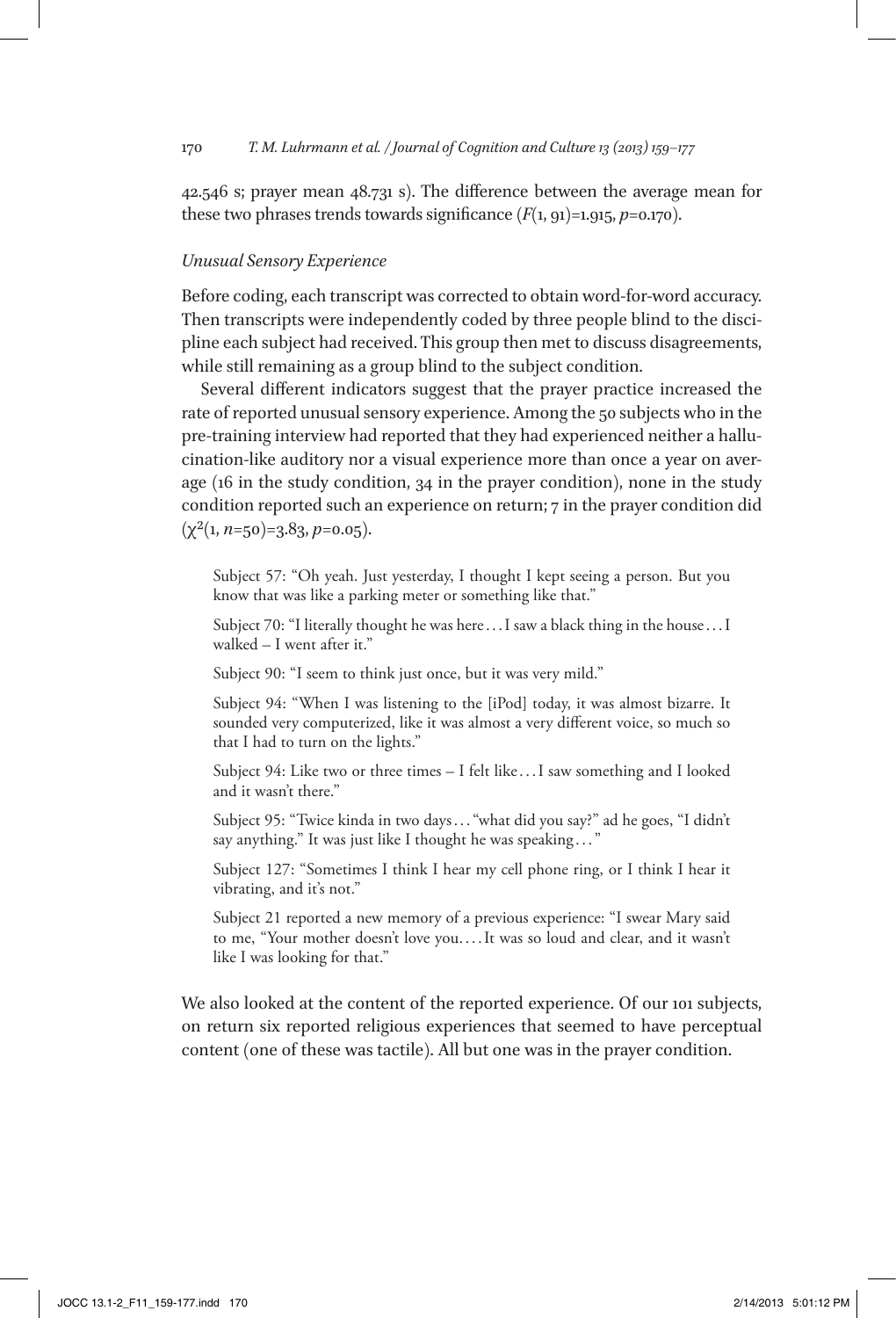#### Prayer subjects:

Subject 48: "I had spiritual images during the prayer time, especially the angels. The angels were real – were very real and awesome. And one time I had my eyes closed, it was dark, so I had all the lights off, and I actually, I mean it looked like, I opened my eyes, because I thought someone had walked in and turned the lights on, because it was just so bright, but it was still dark in the room."

Subject 74: "God's voice speaking to me...a word of encouragement....I hear God's voice in an audible way ...One time."

Subject 86: "Just 'be obedient. Be obedient.'...I guess I think I hear it through my ears."

Subject 108: "I felt this warm feeling in my left hand, as if He [God] was holding it." [Interviewer: "what was it that really made you think that it was God that was right there holding your hand?" Subject: "well, the sensation in my hand."

Subject 123: "I hear water waves sometimes .. up against the wall. I hear that a lot, or a waterfall, and especially since I've heard the kataphatic." She associated this sound of water with Psalm 23.

Study subject:

Subject 71: "God's voice...not to worry, that my job will be there, don't worry." [Interviewer: ... "Outside your head?" "Yeah."]

#### **Discussion**

Cognitive psychologists have proposed that mental imagery and perception operate through the overlapping neural mechanisms; they have also suggested that internal thought and imagery may be misinterpreted as perceptual experiences, resulting in unusual sensory phenomena (Grossberg, 2002; Bentall, 2003). This suggests that practices that improve imagery could well increase the rate of unusual sensory experience by making inner sensory experience – images, imagined conversations – more sensorially compelling and thus, more liable to be misinterpreted and misremembered, as a reality monitoring model might suggest (Johnson and Raye, 1981). Yet the basic argument remains controversial in the scientific literature (Pylyshyn, 2002), and no studies have shown a reported increase in unusual sensory experience associated with prayer.

This is what our data have shown. We have demonstrated that a form of prayer practice which uses mental imagery in many sensory modalities, visual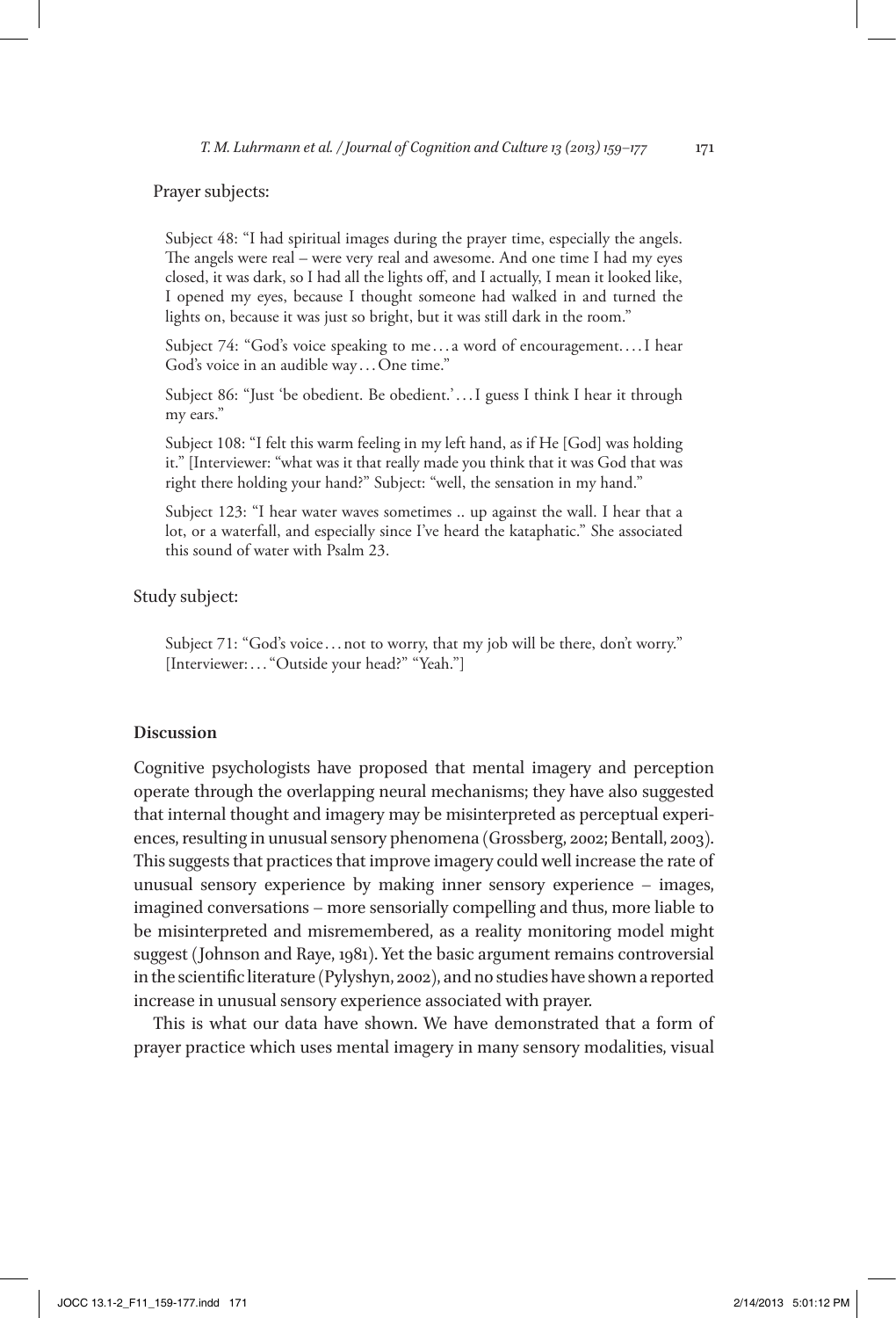above all, increases imagery vividness and (to some extent) alters perceptual accuracy. Our data have shown that these practices lead to reports of unusual sensory experiences and to reports of unusual sensory experiences associated with the religious ideas which form the content of the practice. Moreover, these developments are related. The imagery vividness reported in a subject's pre-intervention VVIQ is related to whether that subject reports an unusual sensory vision or voice upon return. There is a significant correlation between our judgment of whether a subject reported a vision (coded 0=none, 1=maybe 2=yes) with that subject's initial VVIQ (*r*(97)=0.230, *p*=0.024); there is a trend for the report of a hearing a voice  $(r(gg)=0.160, p=0.114)$ . Increased visual imagery vividness does appear to increase the likelihood of unusual visual phenomena. Most of the research on mental imagery training focuses on its impact on some other skill, often sports-related (for example, Weinberg, 2008; Olsson et al., 2008). Empirical evidence that repeated use of mental images improves imagery vividness is less abundant, although a study of Tibetan Buddhist visualization practice found that the practice trained the capacity to access heightened visuospatial processing resources (Kozhevnikov et al., 2009). Our study is the first to demonstrate such visual imagery improvement with forms of Christian prayer, and the first to link this improvement with increased reports of unusual sensory phenomena.

This is an important finding because mental health researchers have recently grown aware of the frequency of reports of unusual sensory phenomena in the non-clinical population. Many of these scientists have described such phenomena as evidence of a "psychotic continuum" (Johns and van Os, 2001; van Os et al., 2008; Scott et al., 2009). The scientific claim is that these phenomena are evidence that psychosis is distributed throughout the population. A recent paper argues against the view that these phenomena are evidence of psychosis; it suggests that unusual auditory phenomena, including those experienced by persons who meet criteria for schizophrenia, are best understood as dissociative and resulting from trauma (Longden et al., 2012).

Our work suggests that there may be a different pathway for at least some of these phenomena. By demonstrating that they are reported more frequently by those who practice mental imagery cultivation, we show that there is a practice dimension – a learning dimension – to the experience which is not in itself, as a learning practice, related to trauma. This observation does not rule out the possibility that those who report such experiences may be prone to psychosis. However, by demonstrating that ordinary prayer practices make such reports more common, we suggest that not all such unusual sensory experiences should be presumed to be the sequelae to psychiatric distress.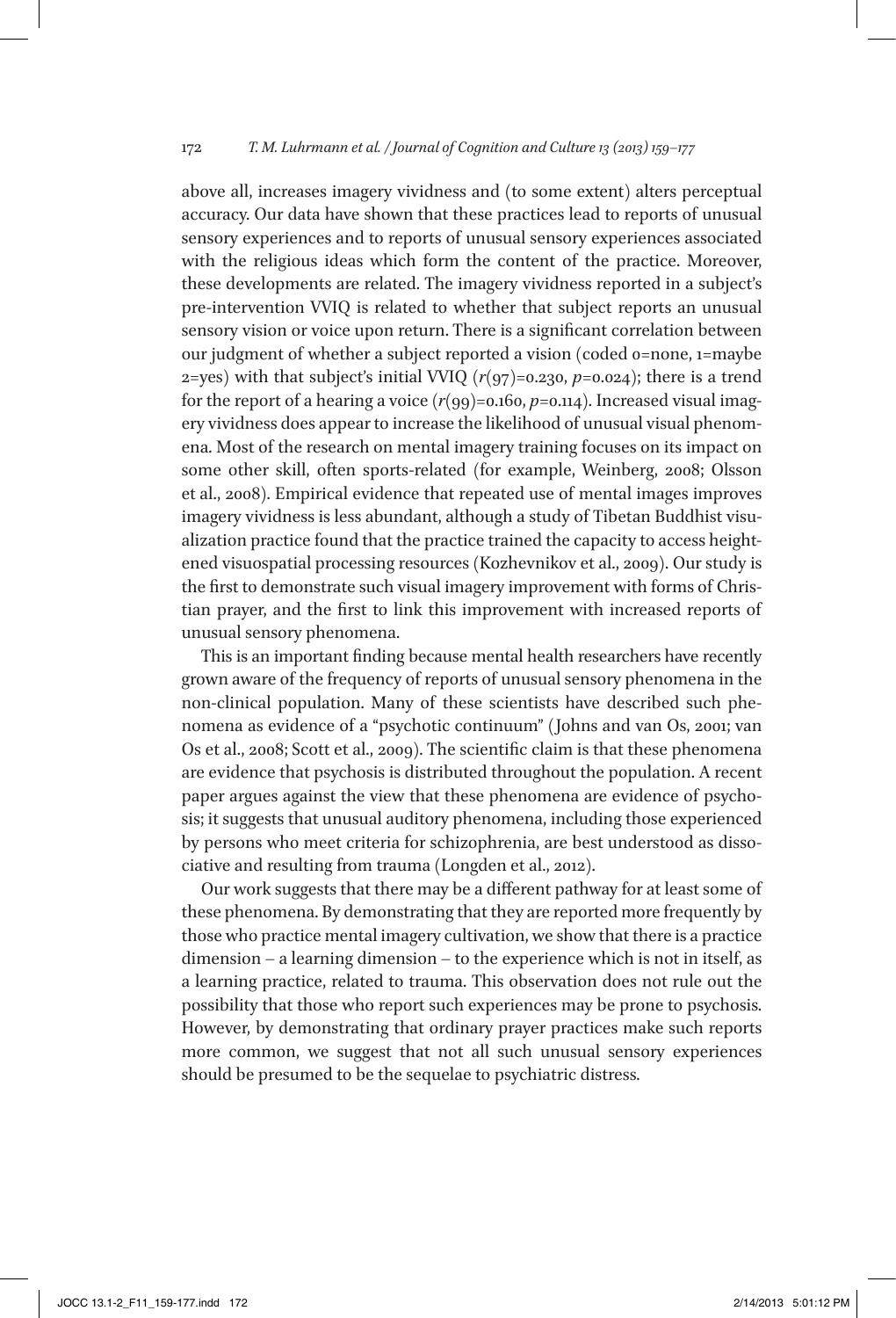Moreover, our work supports a theoretical model which explains how such phenomena might emerge out of ordinary cognitive process. If, as Kosslyn and Farah and their colleagues have found, imagery and perception depend on many of the same neural structures, increased attention to mental imagery should have some effects on a range of image-related cognitive processes: on perceptual processing, on the use of imagery, on unusual sensory experience, and on the vividness of imagery itself. We have that the increased attention has the consequences implied by the model, but not until now supported by experimental evidence: that the practice of intentionally attending to mental imagery increases subjective vividness, increases the use of mental imagery in problem solving, and increases the reporting of unusual sensory experience. We have shown that subjects experience themselves as sensing shapes and hearing words for longer than others. These findings suggest that paying attention to mental imagery alters the subject's awareness of such inner phenomena to the extent that that it alters the subject's decision about what the subject perceives to be real.

Mental imagery cultivation, and inner sense cultivation more generally, are found in spiritual practice not only in Christianity but in spiritual traditions around the world. Mental imagery cultivation is important in shamanism, Tibetan Buddhism, Jewish mysticism, and even Sufism (Corbin, 1969; Scholem, 1974; Beyer, 1978; Noll, 1985). The historian Mary Carruthers argues that prayer in European medieval monastic culture was primarily understood as a process of crafing thought. In this culture, she says, memory was understood not as a mirror of the past or a record of what has happened, but as a tool to make real what God desired. She quotes the fifth century monk Arnobius (1998: 135):

Paint, paint before your eyes the various fabricated things, whenever you chant of these [while reciting the verses of the psalm]. Of what sort? Those which were seen with wonder by the apostles [chiefly John]: paint the temples, paint the baths, paint the forums and the ramparts rising on the high summit.

Those "painted" pictures were meant to become part of the monks' memory and thus, their means to think and act. Ignatius Loyola reformulated the tradition as the Spiritual Exercises which have become the canonical example of kataphatic prayer. It is this tradition towards which contemporary evangelical Christianity reaches when encouraging congregants to imagine that God is present. They do not of course regard God as imaginary; as throughout this tradition, they regard the imagination as a tool humans use to conceive of the immaterial.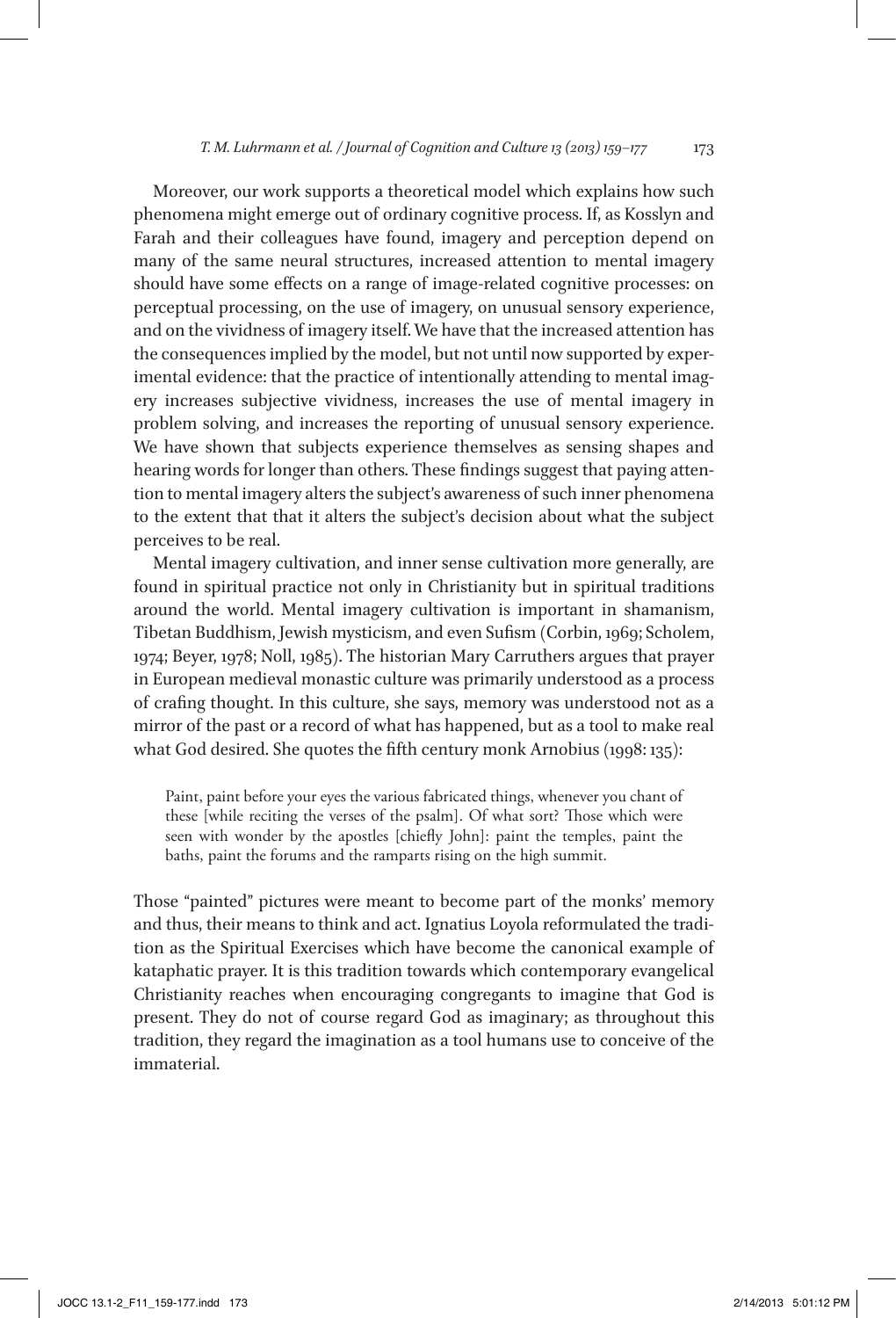Why should these practices be so common in spiritual traditions? Our research suggests that the ubiquity of these practices is a consequence of their effectiveness. They appear to train the use of mental imagery and perceptual processing. They appear to increase the likelihood of the subject reporting meaningful unusual sensory experience, such as hearing God's audible voice. They enhance the ability to treat what the mind imagines as more real than the world one knows. This is crucial to the experience of God. Those who claim to know God must be able to conceive of an entity not visible in the world before them who is nevertheless the reason that the world exists. They must also learn to imagine that entity as good, because the world as it is does not always lend itself to the inference that its creator is wise and benevolent. Evolutionary psychology argues that people believe in invisible agents because our cognitive apparatus has evolved so that we over-interpret the presence of agency in events (Barrett, 2000; Boyer, 2002). This powerful argument explains the predisposition to religious belief – not the way faith is sustained. Mental imagery cultivation helps to sustain faith by enabling that which is imagined to seem more real.

Imagery cultivation also appears to enable subjects to experience God as a being who can talk back. One of the questions in our post-training interview was "Did you experience God more as a person this month?" (This is a goal for many evangelical churches. As one text remarks: "It's really important to understand that God is not an impersonal force. Even though He is invisible, God is personal and He has all the characteristics of a person. He knows, he hears, he feels and he speaks" (Bickel and Jantz, 1996: 40)). The response to this question was particularly striking because the lectures in the study condition had emphasized the ways in which two of the gospel authors, Mark and John, draw out Jesus' humanity and, in different ways, his experience of pain, anguish and real human friendship. Moreover, the insistence that one should experience God as a person (as well as a great and mighty being) is heard from the pulpits of these churches repeatedly. Yet only 17 of the 48 subjects in the study condition replied "yes" to this question, while 39 of the 53 kataphatic subjects said  $yes (p < 0.001)$ .

Prayer seeks to intensify the personal meaning of religious concepts; to make them more available, more powerful and more real. This research moves us toward a new theory to explain how prayer works. It also has a second implication. That knowledge shapes perception is the meeting point for psychology and anthropology. Responding to calls for a great integration of anthropological and psychological work (Bender et al., 2010), we suggest that psychologists and anthropologists can collaborate to understand meaning and consequences of great tracts of unexplored human behavior.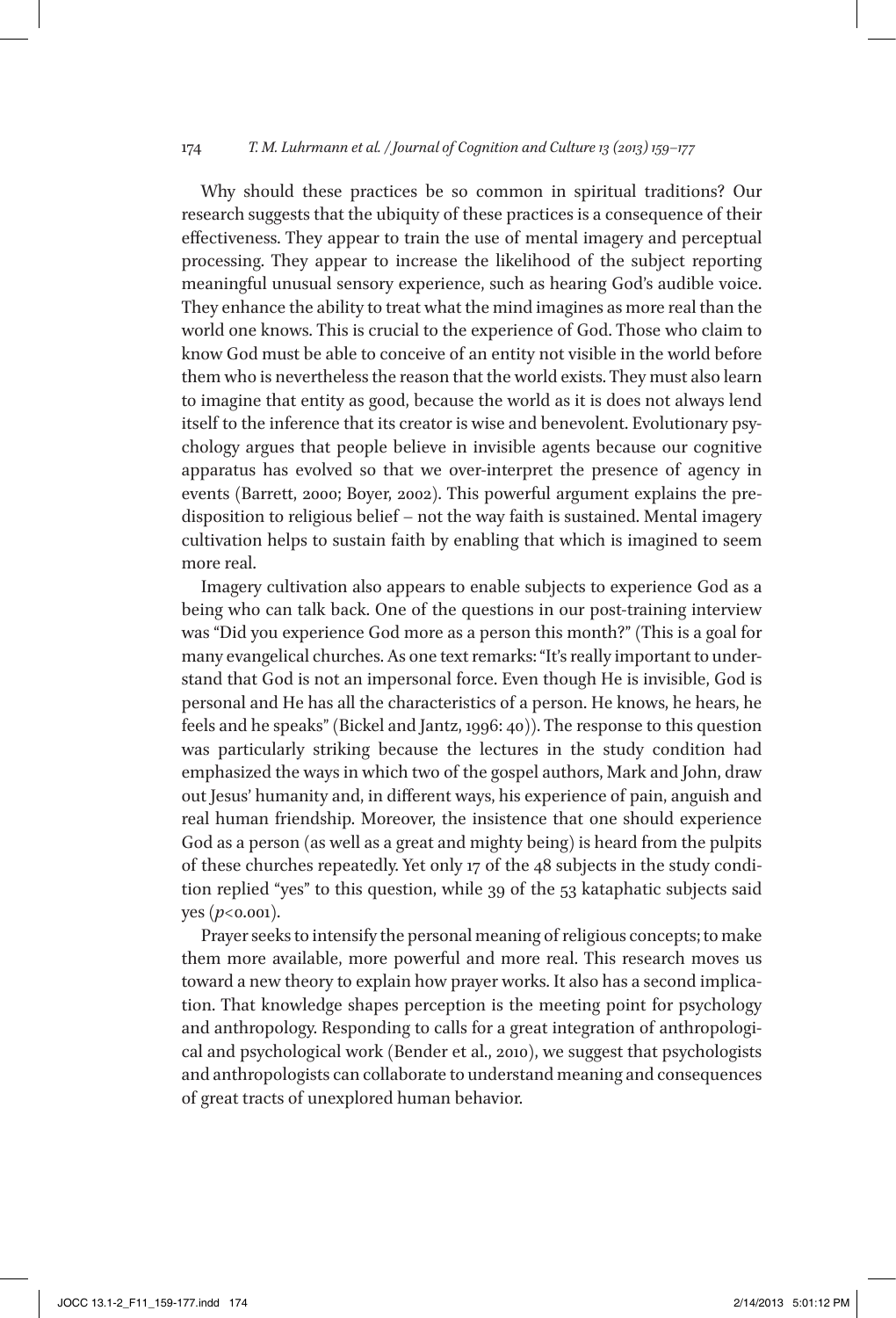## **Acknowledgements**

Deeply grateful thanks to Hazel Markus, Richard Saller, George Luhrmann and Ray Paloutzian for their comments on drafts; to Christina Drymon, our interviewer; Rachel Morgain, our data czar; to Julia Cassaniti and Jocelyn Marrow, our coders; to the National Science Foundation; and to John Cacioppo, the John Templeton Foundation, and the Chicago Templeton Group who encouraged the project and created the interdisciplinary space for it to occur.

#### **References**

- Ai, A. L., Ladd, K. L., Peterson, C., Cook, C. A., Shearer, M. and Koenig, H. G. (2010). Long-term adjustment after surviving open heart surgery: the effect of using prayer for coping replicated in a prospective design. *The Gerontologist* 50, 798-809.
- Atran, S. and Henrich, J. (2010). The evolution of religion: how cognitive by-products, adaptive learning heuristics, ritual displays, and group competition generate deep commitments to prosocial religions. *Biological Theory* 5, 18-30.
- Barrett, J. (2000). Exploring the natural foundations of religion. *Trends in Cognitive Science* 4, 29-34.
- Bender, A., Hutchins, E. and Medin, D. L. (2010). Anthropology in cognitive science. *Topics in Cognitive Science* 2, 374-375.
- Bentall, R. P. (1990). The illusion of reality: a review and integration of psychological research on hallucinations. *Psychology Bulletin* 107, 82-95.
- ——. (2003). *Madness Explained*. Penguin, London.

Beyer, S. (1978). *The cult of Tara*. University of California Press, Berkeley, CA.

Bickel, B. and Jantz, S. (1996). *Bruce and Stan's Pocket Guide to Talking with God*. Harvest House, Eugene, OR.

- Bower, G. (1970). Imagery as a relational organizer in associative learning. *Journal of Verbal Learning andVerbal Behavior* 9, 529-533.
- Boyer, P. (2002). *Religion explained*. Basic Books, New York, NY.
- ——. (2003). Religious thoughts and behavior as by-products of brain function. *Trends in Cognitive Science* 7, 119-123.
- Carruthers, M. (1998). *The craft of thought*. University of Cambridge, Cambridge.
- Corbin, H. (1969). *Creative imagination in the Sufism of Ibn 'Arabi*. Princeton University Press, Princeton, NJ.
- Davidson, R., Kabat-Zinn, J., Schumacher, J., Rosenkranz, M., Miller, D., Santorelli, S., Urbanowski, F., Harrington, A., Bonus, K. and Sheridan, J. (2003). Alterations in brain and immune function produced by mindfulness meditation. *Psychosomatic Medicine* 65, 564-570.
- Epley, N., Akalis, S., Waytz, S. and Cacioppo, J. T. (2008). Creating social connection through inferential reproduction. *Psychological Science* 19, 114-120.
- Farah, M., Peronnet, F., Gonon, M. A. and Giard, M. H. (1988). Electrophysiological evidence for a shared representational medium for visual images and visual percepts. *Journal of Experimental Psychology: General* 117, 248-257.
- Finke, R. A. (1989). *Principles of Mental Imagery*. MIT Press, Cambridge, MA.
- Fodor J. A. (1983). *Modularity of Mind*. MIT Press, Cambridge, MA.
- Foster, R. (1998). *Celebration of discipline, the path to spiritual growth*. Harper, San Francisco, CA.
- Gallup, G. and Lindsay, D. M. (1999). *Surveying the Religious Landscape*. Morehouse, Harrisburg, PA.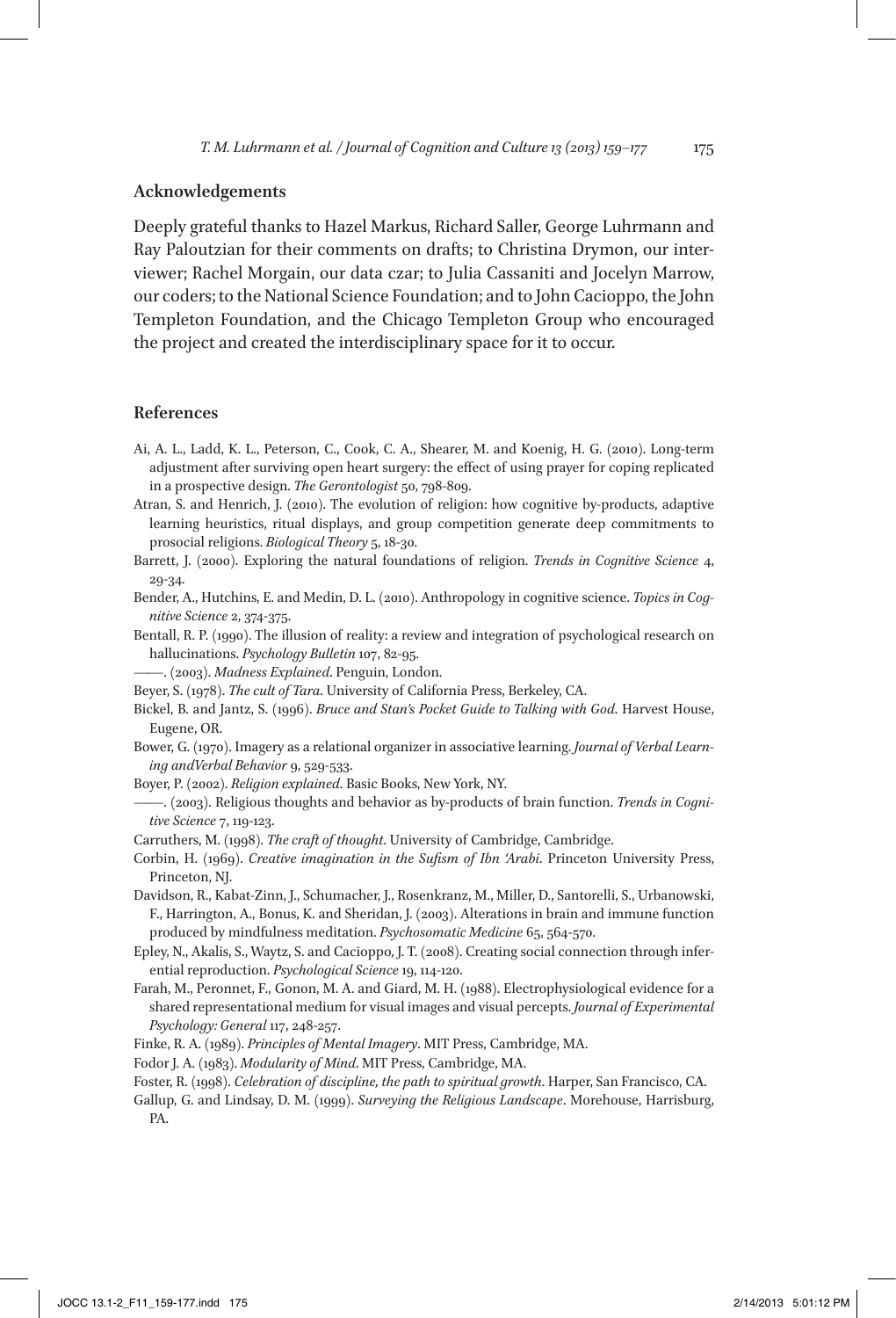- Gregory, R. (1997). Knowledge in perception and illusion. *Philosophical Transactions of the Royal Society* 352, 1121-1128.
- [Grossberg](http://philpapers.org/s/Stephen Grossberg), S. (2002). Neural substrates of visual [percepts, imagery, and](http://journals.cambridge.org/action/displayFulltext?type=1&fid=145762&jid=BBS&volumeId=25&issueId=02&aid=145761) hallucinations. *Behavioral Brain Sciences* 25, 194-195.
- Harrison, G., Thompson, A., Horwood, J., Wolke, D. and Hollis, C. (2004). *PLIKS [Psychotic-like symptoms] Interview Schedule*.
- Horwood, J., Salvi, G., Thomas, K., Duffy, L., Gunnell, D., Hollis, C., Lewis, G., Menezes, P., Thompson, A., Wolke, D., Zammit, S. and Harrison, G. (2008). IQ and non-clinical psychotic symptoms in 12-year-olds: results from the ALSPAC birth cohort. *British Journal of Psychology* 193, 185-191. Hybels, B. (1998). *Too busy not to pray*. Intervarsity, Downers Grove, IL.
- Johns, L. and van Os, J. (2001). The continuity of psychotic experiences in the general population. *Clinical Psychology Reviews* 21, 1125-1141.
- Johnson, M. and Raye, C. (1981). Reality monitoring. *Psychology Reviews* 88, 67-85.
- Jones, S. and Fernyhough, C. (2007). Neural correlates of inner speech and auditory verbal hallucinations: A critical review and theoretical integration. *Clinical Psychology Reviews* 27, 140-154.
- Kosslyn, S. M. (1980). *Image and Mind*. Harvard University Press, Cambridge, MA. ——, Alpert, N. M., Thompson, W. L., Maljkovic, V., Weise, S. B., Chabris, C. F., Hamilton, S. E., Rauch, S. L. and Buonanno, F. S. (1993). Visual mental imagery activates topographically organized visual cortex: PET investigations. *Journal of Cognitive Neuroscience* 5, 263-287.
- Kozhevnikov, M., Louchakova, O., Josipovic, Z. and Motes, M. A. (2009). The enhancement of visuospatial processing efficiency through Buddhist deity meditation. *Psychological Science* 20, 645-653.
- Longden, E., Madill, A. and Waterman, M. (2012). Dissociation, trauma and the role fo lived experience: toward a new conceptualization of voice hearing. *Psychology Bulletin* 138, 28-76.
- Luhrmann, T. M. (2010). The problem of proclivity. In Davies, J. and Spencer, D. (Eds.), *Emotions in the Field*, pp. 212-238. Stanford University Press, Stanford, CA.
- ——. (2011). Hallucinations and sensory overrides. *Annual Review of Anthropology* 40, 71-85.
- Lutz, A., Slagter, H. A., Rawlings, N. B., Francis, A. D., Greischar, L. L. and Davidson, R. J. (2009). Mental training enhances attentional stability: neural and behavioral evidence. *Journal of Neuroscience* 29, 13418-13427.
- MacLean, K., Ferrer, E., Aichele, S. R., Bridwell, D. A., Zanesco, A. P., Jacobs, T. L., King, B. G., Rosenberg, E. L., Sahdra, B. K., Shaver, P. R., Wallace, B. A., Mangun, G. A. and Saron, C. D. (2010). Intensive meditation training improves perceptual discrimination and sustained attention. *Psychological Science* 21, 829-840.
- Marks, D. F. (1973). Visual imagery differences in the recall of pictures. *British Journal of Psychology* 64, 17-24.
- ——. (1989). Bibliography of research utilising the Vividness of Visual Imagery Questionnaire. *Perception and Motor Skills* 69, 707-718.
- McKelvie, S. J. (1995). The VVIQ as a psychometric test of individual differences in visual imagery vividness: a critical quantitative review and plea for direction. Journal of *Mental Imagery* 19, 1-106.
- Noll, R. (1985). Mental imagery cultivation as a cultural phenomenon, with commentary. *Current Anthropology* 26, 443-461.
- Ohayon, M., Priest, R., Caulet, M. and Guilleminault, C. (1996). Hynagogic and hynapompic hallucinations: pathological phenomena? *British Journal of Psychiatry* 169, 459-467.
- Olsson, C. J., Jonsson, B., Larsson, A. and Nyberg, L. (2008). Motor representations and practice affect brain systems underlying imagery: An fMRI study of internal imagery in novices and active high jumpers. *The Open Neuroimaging Journal* 2, 5-13.
- Pew Research Center (2008). *US Religious Landscape Survey*. Pew Forum, Washington, DC.